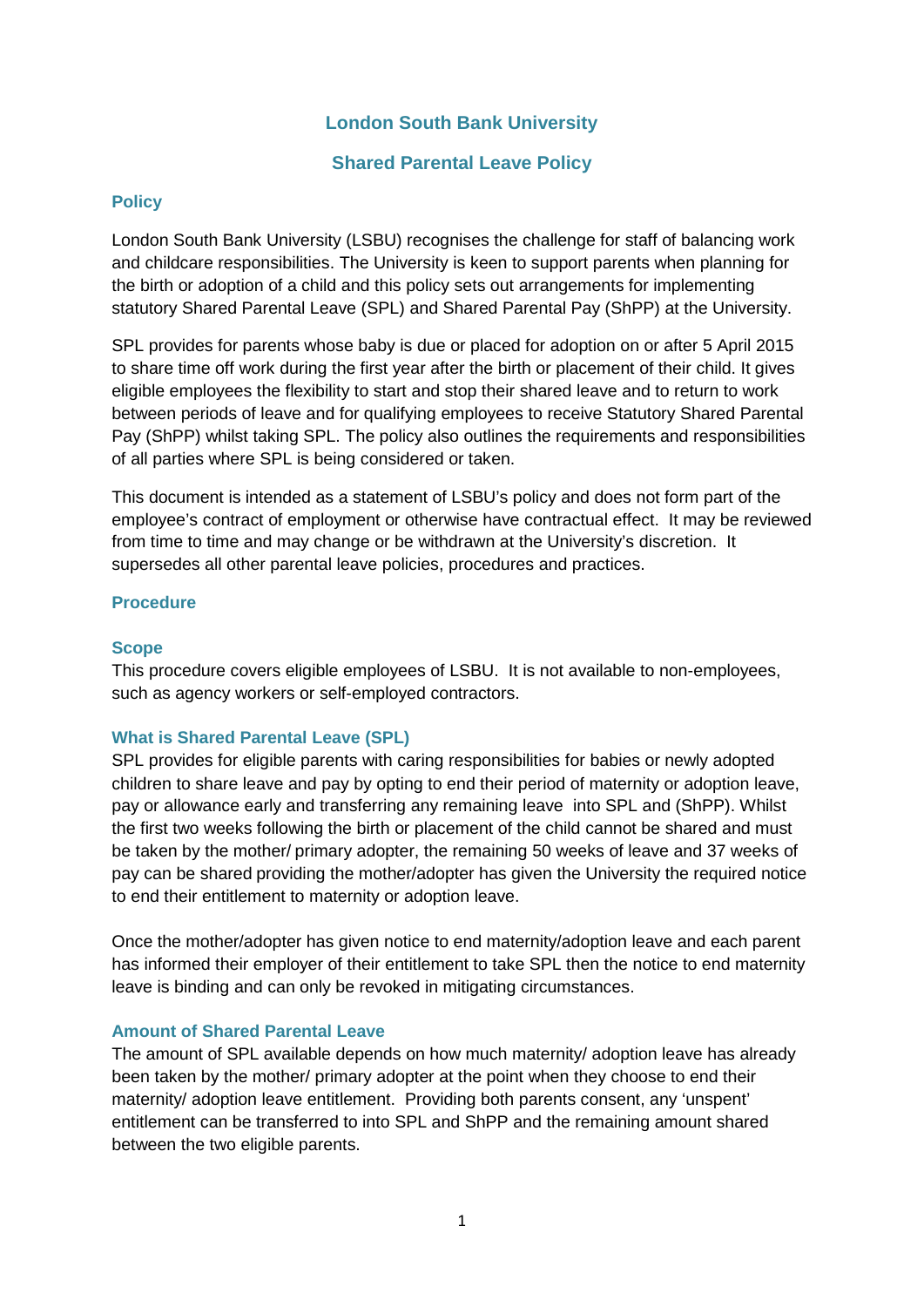SPL can be taken by the partner of the mother/primary adopter at the same time that the mother/primary adopter is on maternity/adoption leave, or it can be taken by the parents at different times.

SPL entitlement is additional to paternity leave entitlement and therefore the partner of the mother/primary adopter should consider using the two weeks' paternity leave before opting into SPL as SPL will replace any paternity leave entitlement and employees may lose any untaken paternity leave entitlement.

## **How SPL can be taken**

Employees can submit up to a maximum of 3 requests for SPL. The requests for leave can be taken in either a continuous block of leave or in a discontinuous block, where the leave is broken down into separate blocks and the employee returns to work in between the periods of leave.

All SPL must be taken in blocks of complete weeks which can begin on any day of the week. The minimum amount of SPL that can be taken in any block is 1 week and the maximum amount of SPL is 50 weeks. The University has the right to decline requests for discontinuous leave.

In the event the mother/adopter is not entitled to occupational maternity/adoption leave but is entitled to Statutory Maternity Pay (SMP), Statutory Adoption Pay (SAP) or Maternity Allowance (MA), providing they choose to end their entitlement before they have used the full 39 week allowance, their partner will still be entitled to take up to 50 weeks of SPL.

SPL must end no later than one year after the birth/placement of the child and any SPL not taken by the first birthday or first anniversary of placement for adoption will be lost.

## **Eligibility for Shared Parental Leave (SPL)**

Employees qualify for SPL if:

- They are the Mother, Father or primary adopter of the child, or the partner of the mother or primary adopter.
- They have been continuously employed by the University for at least 26 weeks at the 15<sup>th</sup> week before the expected week of birth (known as 'qualifying week') or at the week in which the primary adopter was notified of having been matched for adoption with the child (known as 'relevant week').
- One of the parents (primary adopter/ partner) is still employed by the University at the start of each period of SPL.
- The other parent (primary adopter / partner) has worked (in an employed or selfemployed capacity) in at least 26 of the 66 weeks before the expected week of childbirth or the date of the adoption and has average weekly earnings of at least the lower earnings limit set by the government each tax year; and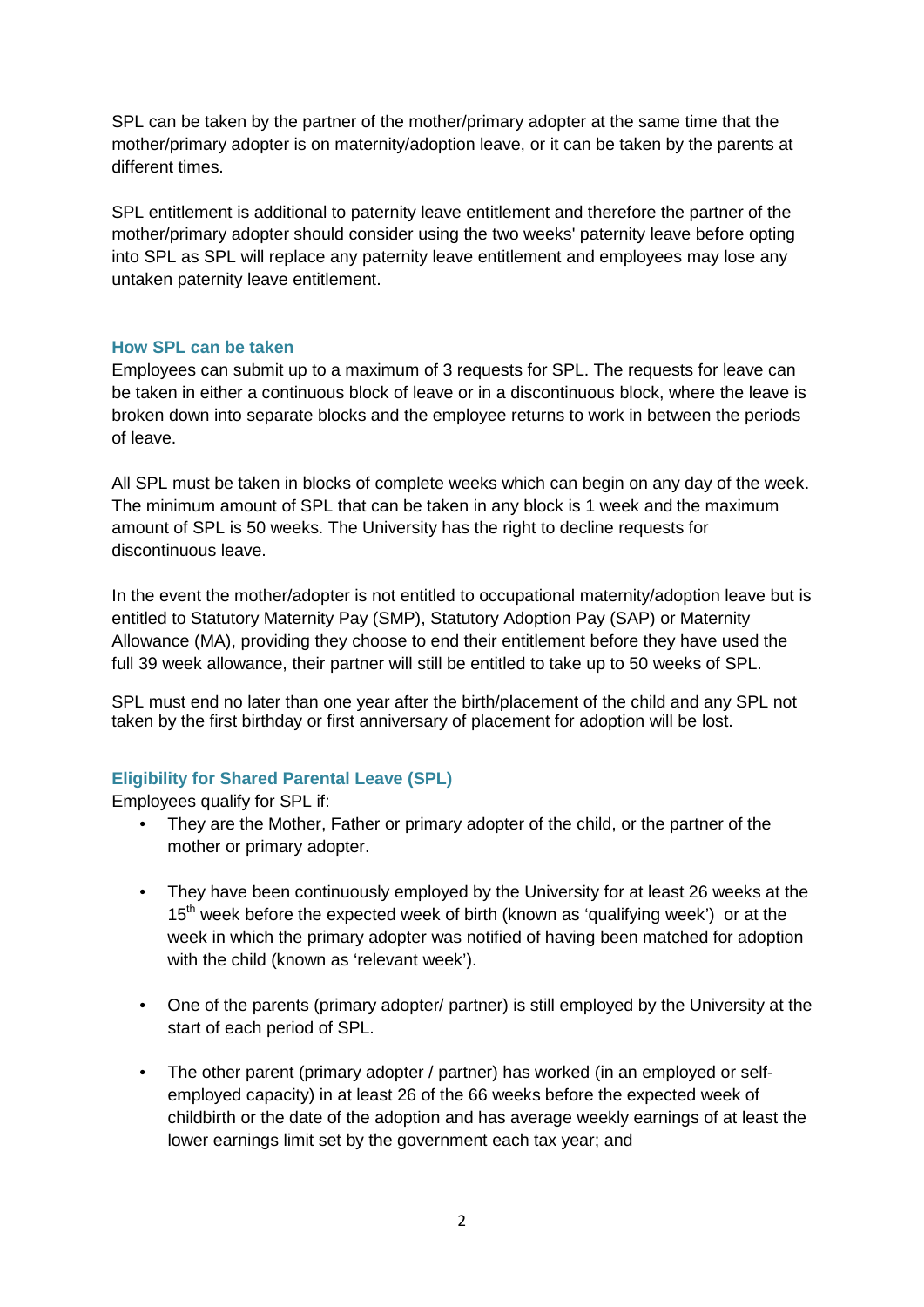• The employee has provided the University with the necessary statutory notice in writing to end or reduce any maternity/adoption entitlements.

## **Statutory Shared Parental Pay (ShPP)**

Eligible employees may be entitled to receive up to 37 weeks Statutory Shared Parental Pay (ShPP) whilst taking SPL. This is provided they have at least 26 weeks' continuous employment with the University at the end of the qualifying week or relevant week and their average earnings are above the lower earnings limit set by the government each tax year. ShPP is paid at a rate set by the government each year.

## **Eligibility for Shared Parental Pay (ShPP)**

Employees qualify for ShPP if:

- The mother/primary adopter is entitled to maternity/ adoption pay or maternity allowance and has given notice to end or reduce any maternity/ adoption entitlements in accordance with the rules set out in this policy.
- They have/have had average weekly earnings, for the period of eight weeks leading up to and including the 15th week before the child's expected due date/matching date, which are/were not less than the Lower Earnings Limit in force for national insurance contributions.
- They remain in continuous employment until the first week of ShPP has begun.

## **The amount of ShPP available**

The amount of ShPP an eligible employee can take is dependent upon the amount of Statutory Maternity/Adoption Pay (SMP/SAP) or Maternity Allowance (MA) the mother/adopter has remaining at the point they ended their entitlement. Providing they have not used the full 37 weeks, any remaining weeks can be shared as ShPP.

Where both parents are eligible for SPL and ShPP, it is for them to decide (and notify their employers) how the ShPP will be shared. The University must be notified of any change to the way parents wish to share ShPP between each other.

Where only one parent is eligible for SPL and ShPP, the leave and pay cannot be shared. However the eligible parent can still convert their remaining entitlement into SPL and take their leave in separate blocks.

## **Contractual entitlement during SPL**

The following contractual entitlements will continue during periods of SPL

- Accrual of annual leave. The line manager will discuss appropriate arrangements for taking annual leave prior to the period of SPL starting.
- Pension arrangements dependent upon relevant pension scheme rules.
- ShPP depending upon qualifying service.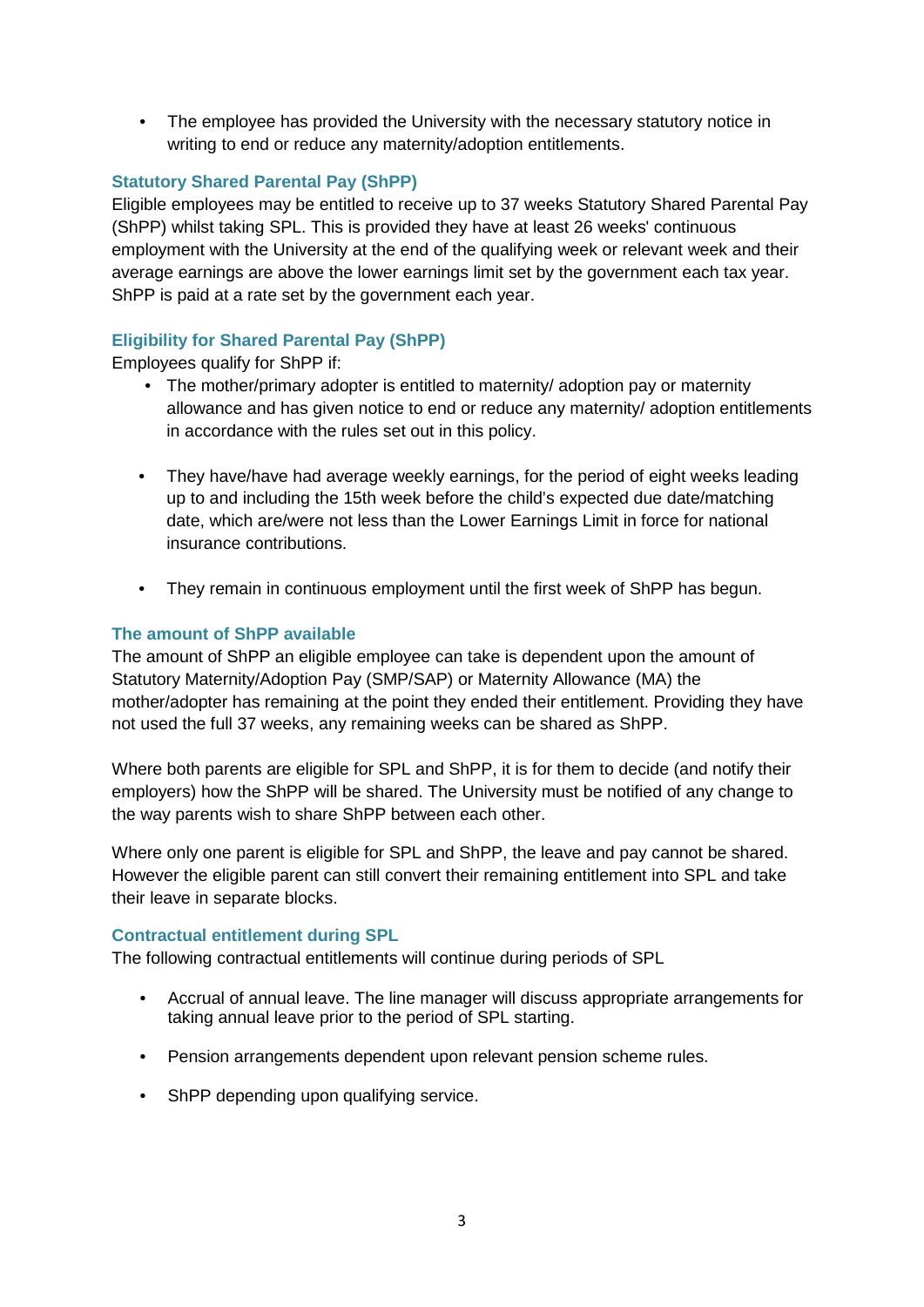#### **Shared Parental Leave in Touch (SPLIT) days**

During a period of SPL an employee may be asked to attend work. These days may be used for training, departmental meetings or for keeping in touch (KIT). Keeping in touch days are optional which both the employee and line manager must agree.

An employee can agree to work for the University (or attend training) for up to 20 days over the course of their full SPL entitlement without bringing any period of SPL to an end or impacting on their right to claim ShPP for a particular week. These are known as Shared Parental Leave In Touch (SPLIT) days. The SPLIT days are in addition to the 10 KIT days already available to those on maternity/adoption leave.

The University has no right to require employees to carry out any work nor is it under any obligation to offer the employee any work, during the employee's SPL however an employee and their manager may agree to use SPLIT days to effect a gradual return to work towards the end of a long period of SPL.

Employees will receive the normal hourly/salary rate for the hours worked on such days; inclusive of any ShPP they are receiving (i.e. Statutory Shared Parental Pay will be 'topped up' by salary to the level of normal pay). Where both parents work for the University, each parent has their own individual entitlement to 20 SPLIT days.

#### **Returning to work after Shared Parental Leave**

Providing the correct notification procedures have been followed a member of staff has the right to return to work after SPL. An employee returning to work after 26 weeks will be entitled to return to the same job and terms and conditions. An employee returning to work after more than 26 weeks may be able to return to the same job, however, if this is not reasonably practical, they will return to equivalent suitable alternative work, on terms and conditions no less favourable than would have applied had they had not been absent.

If they are unable to attend work due to sickness or injury, the University's normal arrangements for [sickness](http://www.gla.ac.uk/services/humanresources/all/health/sicknessabsence/) absence will apply. In any other case, failure to return to work without prior authorisation will be treated as unauthorised absence.

On returning from a period of SPL, an employee may wish to consider applying for a change to their working hours/pattern through the University's Flexible Working Policy.

#### **Returning to work earlier than expected**

Where an employee wishes to return to work earlier than the expected return date, they should provide a written notice to vary their leave giving the University at least eight weeks' notice of their date of early return. This will count as one of the 3 notifications that employees are allowed to make. If they have already used their three notifications to book and/or vary leave (or they fail to provide 8 weeks' notice) then the University does not have to accept the notice to return early but may do if it meets operational requirements and it is reasonably practicable to do so.

#### **March 2015**

(webloaded/13APR15/TP)